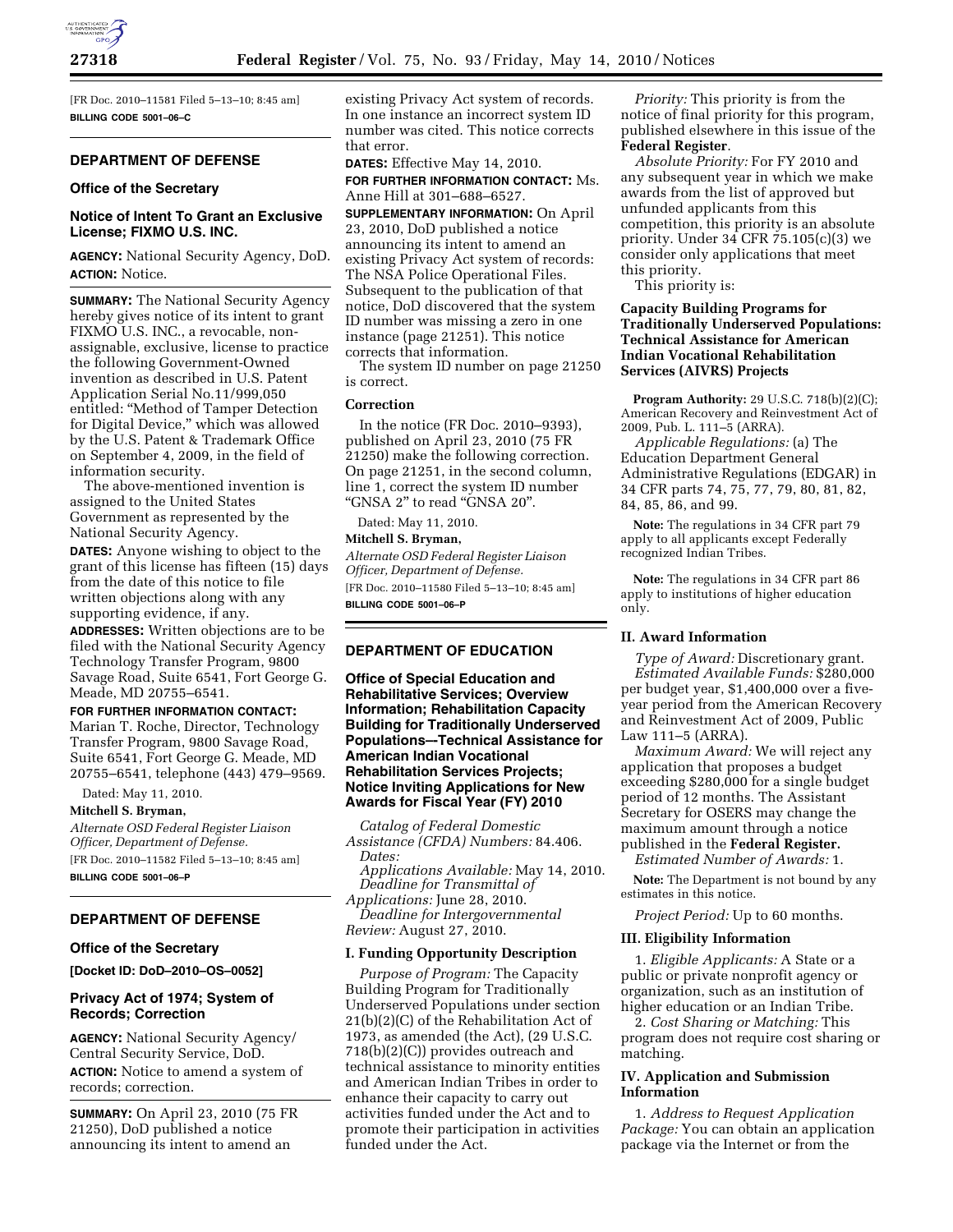Education Publications Center (ED Pubs). To obtain a copy via the Internet, use the following address: *http:// www.ed.gov/fund/grant/apply/ grantapps/index.html.* To obtain a copy from ED Pubs, write, fax, or call the following: ED Pubs, U.S. Department of Education, P.O. Box 22207, Alexandria, VA 22304. Telephone, toll free: 1–877– 433–7827. FAX: (703) 605–6794. If you use a telecommunications device for the deaf (TDD), call, toll free: 1–877–576– 7734.

You can contact ED Pubs at its Web site, also: *http://www.EDPubs.gov* or at its e-mail address: *edpubs@inet.ed.gov.* 

If you request an application from ED Pubs, be sure to identify this competition as follows: CFDA number 84.406.

Individuals with disabilities can obtain a copy of the application package in an accessible format (*e.g.,* braille, large print, audiotape, or computer diskette) by contacting the person or team listed under *Accessible Format* in section VIII of this notice.

2. *Content and Form of Application Submission:* Requirements concerning the content of an application, together with the forms you must submit, are in the application package for this competition.

*Page Limit:* The application narrative (Part III of the application) is where you, the applicant, address the selection criteria that reviewers use to evaluate your application. You must limit the application narrative [Part III] to the equivalent of no more than 45 pages, using the following standards:

•  $A$  "page" is 8.5" x 11", on one side only, with 1″ margins at the top, bottom, and both sides.

• Double space (no more than three lines per vertical inch) all text in the application narrative, including titles, headings, footnotes, quotations, references, and captions, as well as all text in charts, tables, figures, and graphs.

• Use a font that is either 12 point or larger or no smaller than 10 pitch (characters per inch).

• Use one of the following fonts: Times New Roman, Courier, Courier New, or Arial. An application submitted in any other font (including Times Roman or Arial Narrow) will not be accepted.

The page limit does not apply to Part I, the cover sheet; Part II, the budget section, including the narrative budget justification; Part IV, the assurances and certifications; or the one-page abstract, the resumes, the bibliography, or the letters of support. However, the page limit does apply to all of the application narrative section [Part III].

We will reject your application if you exceed the page limit; or if you apply other standards and exceed the equivalent of the page limit.

3. *Submission Dates and Times: Applications Available:* May 14, 2010. *Deadline for Transmittal of Applications:* June 28, 2010.

Applications for grants under this competition must be submitted electronically using the Electronic Grant Application System (e-Application) accessible through the Department's e-Grants site. For information (including dates and times) about how to submit your application electronically, or, in paper format by mail or hand delivery if you qualify for an exception to the electronic submission requirement, please refer to section IV.7. *Other Submission Requirements* of this notice.

We do not consider an application that does not comply with the deadline requirements.

Individuals with disabilities who need an accommodation or auxiliary aid in connection with the application process should contact the person listed under *For Further Information Contact*  in section VII of this notice. If the Department provides an accommodation or auxiliary aid to an individual with a disability in connection with the application process, the individual's application remains subject to all other requirements and limitations in this notice.

*Deadline for Intergovernmental Review:* August 27, 2010.

4. *Intergovernmental Review:* This program is subject to Executive Order 12372 and the regulations in 34 CFR part 79. Information about Intergovernmental Review of Federal Programs under Executive Order 12372 is in the application package for this competition.

5. *Funding Restrictions:* We reference regulations outlining funding restrictions in the *Applicable Regulations* section of this notice.

6. *Data Universal Numbering System Number, Taxpayer Identification Number, and Central Contractor Registry:* To do business with the Department of Education, (1) you must have a Data Universal Numbering System (DUNS) number and a Taxpayer Identification Number (TIN); (2) you must register both of those numbers with the Central Contractor Registry (CCR), the Government's primary registrant database; and (3) you must provide those same numbers on your application.

You can obtain a DUNS number from Dun and Bradstreet. A DUNS number can be created within one business day.

If you are a corporate entity, agency, institution, or organization, you can obtain a TIN from the Internal Revenue Service. If you are an individual, you can obtain a TIN from the Internal Revenue Service or the Social Security Administration. If you need a new TIN, please allow 2–5 weeks for your TIN to become active.

The CCR registration process may take five or more business days to complete. If you are currently registered with the CCR, you may not need to make any changes. However, please make certain that the TIN associated with your DUNS number is correct. Also note that you will need to update your CCR registration on an annual basis. This may take three or more business days to complete.

7. *Other Submission Requirements:*  Applications for grants under this competition must be submitted electronically unless you qualify for an exception to this requirement in accordance with the instructions in this section.

### *a. Electronic Submission of Applications*

Applications for grants under the Rehabilitation Capacity Building for Traditionally Underserved Populations, CFDA number 84.406, must be submitted electronically using e-Application, accessible through the Department's e-Grants Web site at: *http://e-grants.ed.gov.* 

We will reject your application if you submit it in paper format unless, as described elsewhere in this section, you qualify for one of the exceptions to the electronic submission requirement *and*  submit, no later than two weeks before the application deadline date, a written statement to the Department that you qualify for one of these exceptions. Further information regarding calculation of the date that is two weeks before the application deadline date is provided later in this section under *Exception to Electronic Submission Requirement.* 

While completing your electronic application, you will be entering data online that will be saved into a database. You may not e-mail an electronic copy of a grant application to us.

Please note the following:

• You must complete the electronic submission of your grant application by 4:30:00 p.m., Washington, DC time, on the application deadline date. E-Application will not accept an application for this competition after 4:30:00 p.m., Washington, DC time, on the application deadline date. Therefore, we strongly recommend that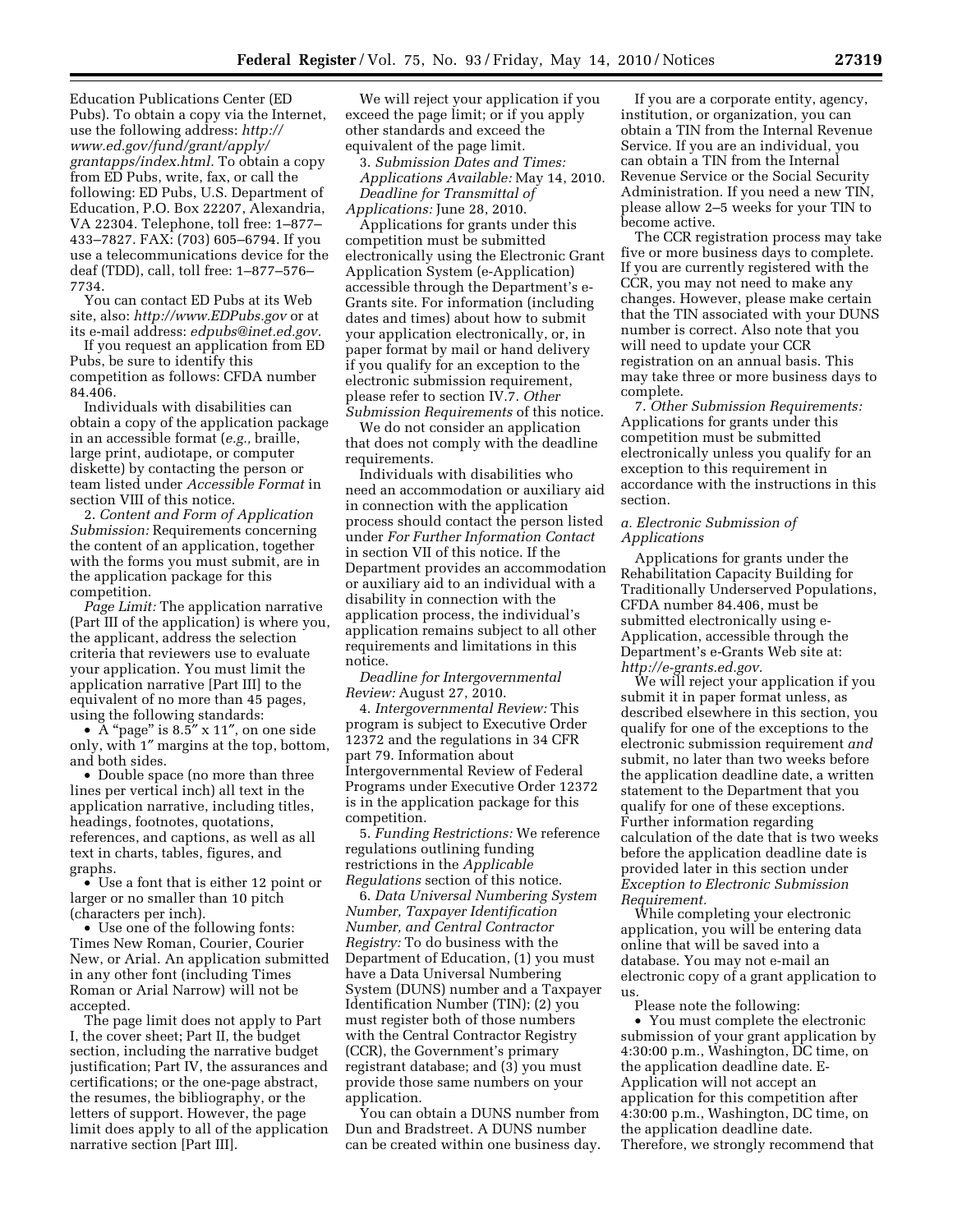you do not wait until the application deadline date to begin the application process.

• The hours of operation of the e-Grants Web site are 6:00 a.m. Monday until 7:00 p.m. Wednesday; and 6:00 a.m. Thursday until 8:00 p.m. Sunday, Washington, DC time. Please note that, because of maintenance, the system is unavailable between 8:00 p.m. on Sundays and 6:00 a.m. on Mondays, and between 7:00 p.m. on Wednesdays and 6:00 a.m. on Thursdays, Washington, DC time. Any modifications to these hours are posted on the e-Grants Web site.

• You will not receive additional point value because you submit your application in electronic format, nor will we penalize you if you qualify for an exception to the electronic submission requirement, as described elsewhere in this section, and submit your application in paper format.

• You must submit all documents electronically, including all information you typically provide on the following forms: The Application for Federal Assistance (SF 424), the Department of Education Supplemental Information for SF 424, Budget Information—Non-Construction Programs (ED 524), and all necessary assurances and certifications. You must attach any narrative sections of your application as files in a .DOC (document), .RTF (rich text), or .PDF (Portable Document) format. If you upload a file type other than the three file types specified in this paragraph or submit a password protected file, we will not review that material.

• Your electronic application must comply with any page limit requirements described in this notice.

• Prior to submitting your electronic application, you may wish to print a copy of it for your records.

• After you electronically submit your application, you will receive an automatic acknowledgment that will include a PR/Award number (an identifying number unique to your application).

• Within three working days after submitting your electronic application, fax a signed copy of the SF 424 to the Application Control Center after following these steps:

(1) Print SF 424 from e-Application. (2) The applicant's Authorizing

Representative must sign this form. (3) Place the PR/Award number in the

upper right hand corner of the hardcopy signature page of the SF 424.

(4) Fax the signed SF 424 to the Application Control Center at (202) 245–6272.

• We may request that you provide us original signatures on other forms at a later date.

*Application Deadline Date Extension in Case of e-Application Unavailability:*  If you are prevented from electronically submitting your application on the application deadline date because e-Application is unavailable, we will grant you an extension of one business day to enable you to transmit your application electronically, by mail, or by hand delivery. We will grant this extension if—

(1) You are a registered user of e-Application and you have initiated an electronic application for this competition; and

(2)(a) E-Application is unavailable for 60 minutes or more between the hours of 8:30 a.m. and 3:30 p.m., Washington, DC time, on the application deadline date; or

(b) E-Application is unavailable for any period of time between 3:30 p.m. and 4:30:00 p.m., Washington, DC time, on the application deadline date.

We must acknowledge and confirm these periods of unavailability before granting you an extension. To request this extension or to confirm our acknowledgment of any system unavailability, you may contact either (1) the person listed elsewhere in this notice under *For Further Information Contact* (*see* VII. Agency Contact) or (2) the e-Grants help desk at 1–888–336– 8930. If e-Application is unavailable due to technical problems with the system and, therefore, the application deadline is extended, an e-mail will be sent to all registered users who have initiated an e-Application. Extensions referred to in this section apply only to the unavailability of e-Application.

*Exception to Electronic Submission Requirement:* You qualify for an exception to the electronic submission requirement, and may submit your application in paper format, if you are unable to submit an application through e-Application because—

• You do not have access to the Internet; or

• You do not have the capacity to upload large documents to e-Application; *and* 

• No later than two weeks before the application deadline date (14 calendar days or, if the fourteenth calendar day before the application deadline date falls on a Federal holiday, the next business day following the Federal holiday), you mail or fax a written statement to the Department, explaining which of the two grounds for an exception prevents you from using the Internet to submit your application. If you mail your written statement to the

Department, it must be postmarked no later than two weeks before the application deadline date. If you fax your written statement to the Department, we must receive the faxed statement no later than two weeks before the application deadline date.

Address and mail or fax your statement to: Tom Finch, U.S. Department of Education, 400 Maryland Avenue, SW., room 5147, Potomac Center Plaza (PCP), Washington, DC 20202–2800. FAX: (202) 245–7591.

Your paper application must be submitted in accordance with the mail or hand delivery instructions described in this notice.

### *b. Submission of Paper Applications by Mail*

If you qualify for an exception to the electronic submission requirement, you may mail (through the U.S. Postal Service or a commercial carrier) your application to the Department. You must mail the original and two copies of your application, on or before the application deadline date, to the Department at the following address: U.S. Department of Education, Application Control Center, Attention: (CFDA Number 84.406), LBJ Basement Level 1, 400 Maryland Avenue, SW., Washington, DC 20202–4260.

You must show proof of mailing consisting of one of the following:

(1) A legibly dated U.S. Postal Service postmark.

(2) A legible mail receipt with the date of mailing stamped by the U.S. Postal Service.

(3) A dated shipping label, invoice, or receipt from a commercial carrier.

(4) Any other proof of mailing acceptable to the Secretary of the U.S. Department of Education.

If you mail your application through the U.S. Postal Service, we do not accept either of the following as proof of mailing:

(1) A private metered postmark.

(2) A mail receipt that is not dated by the U.S. Postal Service.

If your application is postmarked after the application deadline date, we will not consider your application.

**Note:** The U.S. Postal Service does not uniformly provide a dated postmark. Before relying on this method, you should check with your local post office.

## *c. Submission of Paper Applications by Hand Delivery*

If you qualify for an exception to the electronic submission requirement, you (or a courier service) may deliver your paper application to the Department by hand. You must deliver the original and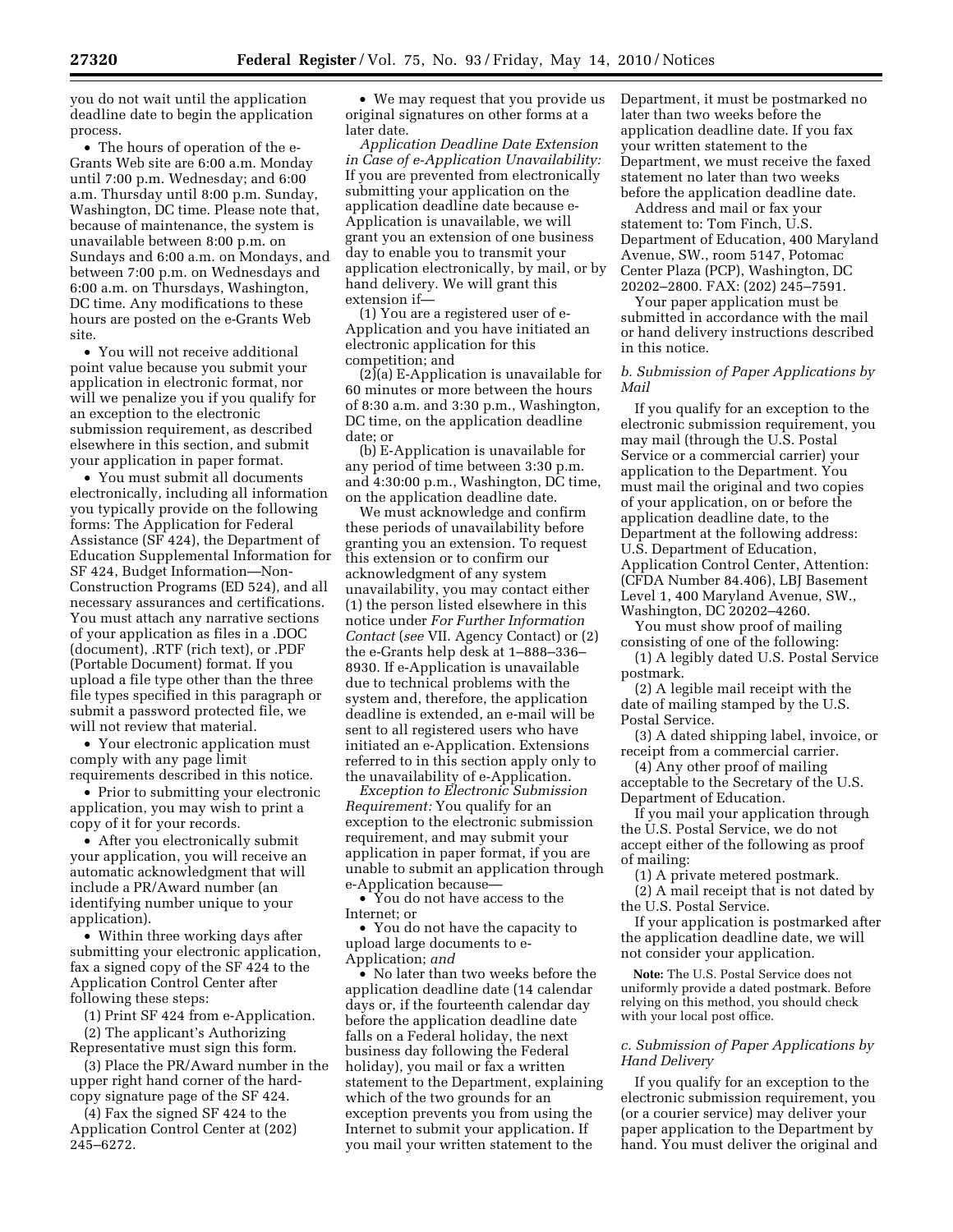two copies of your application, by hand, on or before the application deadline date, to the Department at the following address: U.S. Department of Education, Application Control Center, Attention: (CFDA number 84.406), 550 12th Street, SW., Room 7041, Potomac Center Plaza, Washington, DC 20202–4260.

The Application Control Center accepts hand deliveries daily between 8:00 a.m. and 4:30:00 p.m., Washington, DC time, except Saturdays, Sundays, and Federal holidays.

**Note for Mail or Hand Delivery of Paper Applications:** If you mail or hand deliver your application to the Department—

(1) You must indicate on the envelope and—if not provided by the Department—in Item 11 of the SF 424 the CFDA number, including suffix letter, if any, of the competition under which you are submitting your application; and

(2) The Application Control Center will mail to you a notification of receipt of your grant application. If you do not receive this grant notification within 15 business days from the application deadline date, you should call the U.S. Department of Education Application Control Center at (202) 245– 6288.

#### **V. Application Review Information**

*Selection Criteria:* The selection criteria for this competition are from 34 CFR 75.210 and are listed in the application package.

#### **VI. Award Administration Information**

1. *Award Notices:* If your application is successful, we notify your U.S. Representative and U.S. Senators and send you a Grant Award Notification (GAN). We may notify you informally, also.

If your application is not evaluated or not selected for funding, we notify you.

2. *Administrative and National Policy Requirements:* We identify administrative and national policy requirements in the application package and reference these and other requirements in the *Applicable Regulations* section of this notice.

We reference the regulations outlining the terms and conditions of an award in the *Applicable Regulations* section of this notice and include these and other specific conditions in the GAN. The GAN also incorporates your approved application as part of your binding commitments under the grant.

3. *Reporting:* At the end of your project period, you must submit a final performance report, including financial information, as directed by the Secretary. If you receive a multi-year award, you must submit an annual performance report that provides the most current performance and financial expenditure information as directed by

the Secretary under 34 CFR 75.118. The Secretary may also require more frequent performance reports under 34 CFR 75.720(c). For specific requirements on reporting, please go to *http://www.ed.gov/fund/grant/apply/ appforms/appforms.html*.

The funds awarded through this program were appropriated under the American Recovery and Reinvestment Act of 2009, Public Law 111–5 (ARRA), and are subject to additional accountability and transparency reporting requirements, which are described in section 1512(c) of the ARRA. Grantees receiving funds provided by the ARRA must be able to distinguish these funds from any other funds they receive through this program. Recipients of ARRA funds will be required to submit quarterly reports on the expenditure of these funds no later than 10 days after the end of each calendar quarter through a centralized reporting Web site administered by the Office of Management and Budget (OMB): *http://www.federalreporting.gov*. The information reported at this Web site will be available to the Department, the White House, OMB, and the public on *http://www.Recovery.gov*. Further detail on the reporting requirements under ARRA can be found at *http:// www.recovery.gov/?q=node/579*.

4. *Performance Measures:* The Government Performance and Results Act (GPRA) of 1993 directs Federal departments and agencies to improve the effectiveness of their programs by engaging in strategic planning, setting outcome-related goals for programs, and measuring program results against those goals. The purpose of the Capacity Building Program for Traditionally Underserved Populations: Technical Assistance Center for American Indian Vocational Rehabilitation Services (AIVRS) Projects is to establish a training and technical assistance center (the AIVRS TA Center) to support projects funded under the AIVRS program authorized under section 121 of the Act in order to improve the provision of VR services to, and the employment outcomes of, American Indians with disabilities.

In order to measure the success of the AIVRS TA Center in helping AIVRS project grantees to meet this goal, the AIVRS TA Center grantee is required to evaluate its activities based upon clear, specific performance and outcome measures and report the results of the evaluation in its annual performance report. In addition to providing comprehensive qualitative and quantitative information regarding the number of AIVRS project grantees served, Tribal affiliation, geographic

distribution and services provided, the annual performance reports must include data on the following performance measures:

*Objective 1:* Reduce the number of AIVRS grantees with excessive balances remaining in their grant accounts by 20 percent by the end of the first year of the AIVRS TA Center's grant and by 10 percent each subsequent year through the provision of targeted technical assistance.

*Measure 1:* Of those AIVRS grantees with excessive balances that received assistance from the AIVRS TA Center, the percent change in the number of AIVRS grantees with excessive balances in their account.

*Objective 2:* Reduce the number of AIVRS grantees that may be considered high risk, as identified by the Department in 34 CFR 80.12(a), by 20 percent by the end of the first year of the AIVRS TA Center's grant and by 10 percent each subsequent year through the provision of targeted technical assistance.

*Measure 2:* Of those AIVRS grantees that are considered high risk, as identified by the Department in 34 CFR 80.12(a), that received assistance from the AIVRS TA Center, the percent change in the number of AIVRS grantees that are considered high risk, by the end of the first year of the grant.

*Objective 3:* Measurably increase the employment outcome rate of the AIVRS projects through the provision of targeted technical assistance.

*Measure 3:* The percentage of AIVRS projects receiving targeted technical assistance from the AIVRS TA Center that demonstrate a measurable increase in their employment outcome rate.

These three measures constitute the Department's indicators of success for this program. Consequently, applicants for a grant under this program are advised to give careful consideration to these three measures in conceptualizing the design, implementation, and evaluation of their proposed project.

Applicants will also be required to provide a description on how they plan to satisfy this requirement. Successful applicants will be required to collect, and report quantitative data used to calculate the results submitted in their annual performance reports and must be able to demonstrate that the data used is valid and verifiable.

### **VII. Agency Contact**

*For Further Information Contact:* Tom Finch, U.S. Department of Education, 400 Maryland Avenue, SW., room 5147, PCP, Washington, DC 20202–2800. Telephone: (202) 245–7343 or by e-mail: *tom.finch@ed.gov*.